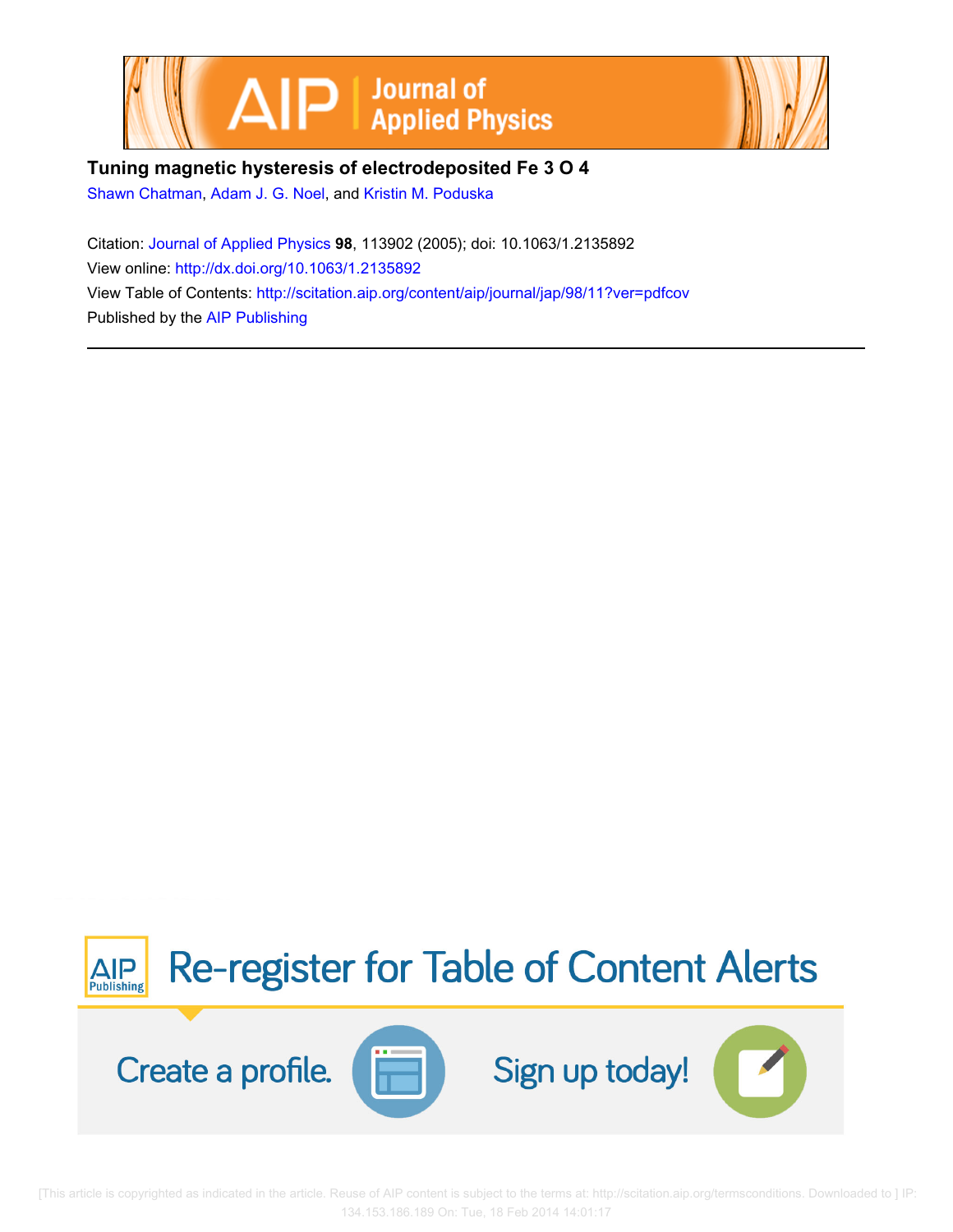# **[Tuning magnetic hysteresis of electrodeposited Fe3O4](http://dx.doi.org/10.1063/1.2135892)**

Shawn Chatman, Adam J. G. Noel, and Kristin M. Poduska<sup>a)</sup>

*Department of Physics and Physical Oceanography, Memorial University of Newfoundland, St. John's, Newfoundland, A1B 3X7, Canada*

(Received 24 February 2005; accepted 17 October 2005; published online 2 December 2005)

We demonstrate that changes in electrolyte composition and applied potential during aqueous electrodeposition can be used to tune the magnetic hysteresis response of thin-film  $Fe<sub>3</sub>O<sub>4</sub>$ (magnetite) on polycrystalline metal substrates. X-ray diffraction data confirmed that magnetite formation in electrolytes containing KCH<sub>3</sub>COO  $(0.04-2.0 \text{ M})$  and  $Fe(SO<sub>4</sub>)<sub>2</sub>(NH<sub>4</sub>)<sub>2</sub> (0.01M)$ required temperatures between 60 and 85 °C, and deposition potentials between −0.300 and  $-0.575$  V or galvanostatic current densities between 50 and 88  $\mu$ A/cm<sup>2</sup>. Scanning electron microscopy studies show that magnetite crystallites tend to adopt different habits depending on the electrolyte composition. Room-temperature magnetic hysteresis responses (squareness and coercivity) are dependent upon the crystal habit of deposits, implying that the electrolyte's acetate concentration influences the magnetic domain structure of the resulting magnetite deposits. Magnetite crystallites grown from electrolytes with low acetate concentrations showed pseudo-single-domain magnetic response, while magnetite grown from acetate-enriched electrolytes showed multidomain magnetic response. © *2005 American Institute of Physics*. DOI: [10.1063/1.2135892](http://dx.doi.org/10.1063/1.2135892)

## **I. INTRODUCTION**

Magnetite  $(Fe<sub>3</sub>O<sub>4</sub>)$ , historically known as lodestone, has become the focus of renewed technological interest in magnetic and electronic applications. In magnetite (space-group *Fd* $\overline{3}$ *m*), close-packed oxygen layers accommodate Fe<sup>3+</sup> ions in tetrahedral sites, while the octahedral sites contain an equal mixture of  $Fe^{2+}$  ions and  $Fe^{3+}$  ions.<sup>1</sup> The exchange integrals within and between these sublattices favor an antiparallel spin alignment. However, the interaction between the sublattices is dominant, yielding parallel alignment within each sublattice, but an antiparallel alignment between them. The result is a net ferrimagnetic moment from the  $Fe<sup>2+</sup>$  ions. The competition between spins on the two Fe sublattices also results in unusual, half-metallic electronic properties for magnetite. Magnetite is reported to be 100% spin polarized at the Fermi energy, $^{2,3}$  and its potential in spintronic devices has been a topic of recent research interest. $4-6$ 

For any magnetic device application, material microstructure is a crucial characteristic. Grain size and crystallite orientations play an important role in magnetic properties such as hysteresis and remanent magnetization, as well as magnetoresistance.7 These microstructural features, in turn, are determined by the conditions under which the material was prepared and treated. Therefore, controlling synthesis conditions is of critical importance for developing reliable functional magnetic materials.

Traditionally, thin films of magnetite have been synthesized using techniques such as molecular beam epitaxy,<sup>8</sup> electron beam evaporation, $9$  and laser ablation.<sup>10</sup> These methods involve ultrahigh vacuum (UHV) synthesis as well as deposition and/or annealing treatments at high tempera-

tures, both of which increase the cost of production. Such methods are also incompatible with substrates which degrade at relatively low temperatures, such as  $GaAs$ <sup>10,11</sup> Electrodeposition is an economical, lower-temperature alternative, and has been applied to iron oxide materials.<sup>12–14</sup> Evidence from the literature suggests that, in general, changes in deposition potential and electrolyte composition can have dramatic effects on film formation, including crystallinity, grain size, and orientation.<sup>15–17</sup> This points to a need for studies which address how the quality of magnetite electrodeposits varies with deposition potential, as well as the electrolyte *p*H and composition.

Addressing this need, we have explored the relationship between synthesis conditions of magnetite and the resulting structural, microstructural, and magnetic characteristics. We interpret changes in the magnetic hysteresis behavior in terms of synthesis-induced tuning of the magnetic domains.

## **II. EXPERIMENTAL SECTION**

#### **A. Sample preparation**

We prepared thin films of iron oxide materials by modifying a procedure reported by Sorenson *et al.*, <sup>5</sup> based on the earlier studies of Nishimura et al.,<sup>12</sup> involving a net cathodic (reducing) current.

$$
2FeOH^{2+} + FeOH^{+} + OH^{-} \rightarrow (Fe^{3+}, Fe^{2+})_{3}O_{4} + 4H^{+}. (1)
$$

This reaction is not a simple reduction-oxidation reaction, but rather is a series of reactions assisted by anodic oxidation of  $Fe^{2+}$  to  $Fe^{3+}$ . The aqueous electrolyte contained an iron (II) salt, 0.01 *M* Fe $(SO_4)_2(NH_4)_2 \cdot 6H_2O$ , as well as a complexing agent KCH3COO, which also introduces a slight buffering effect. Electrolyte *p*H increased with the concentration of potassium acetate, ranging from  $pH = 6.0$  (at  $0.04 \, M$ ) to 8.5 (at 2.0  $M$ ). Most depositions in this study

a)Electronic mail: kris@physics.mun.ca; URL: http://www.physics.mun.ca/  $\sim$ kris/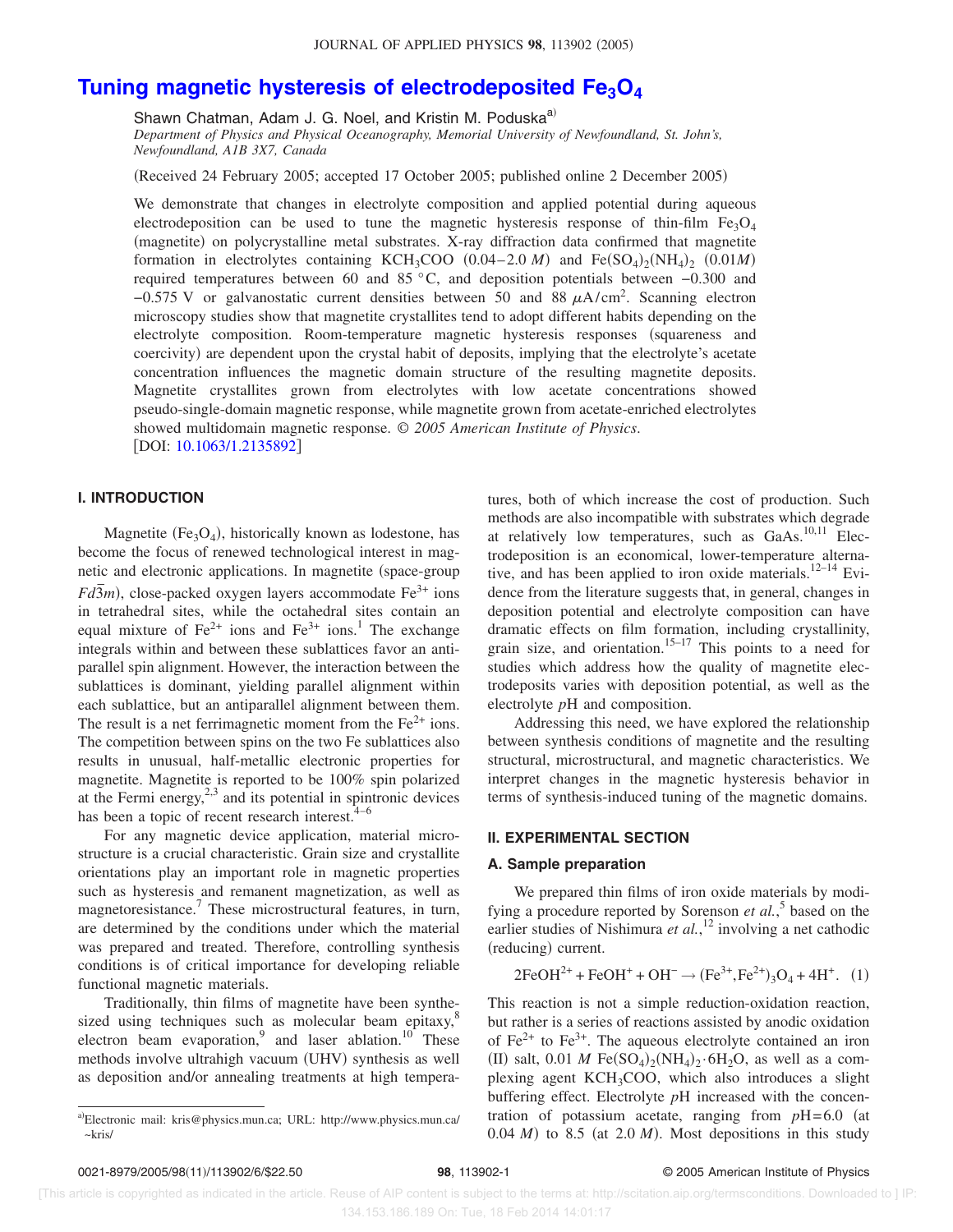involved the more acidic electrolyte containing 0.04 *M* KCH3COO, so this is the concentration used unless otherwise noted. Supplementary studies involved 0.1 *M*  $NH<sub>4</sub>CH<sub>3</sub>COO$  in place of potassium acetate, resulting in an electrolyte *p*H of 6.7. All electrolytes were prepared from ACS grade reagent salts (EM Scientific) and ultrapure water (Barnstead Nanopure,  $18.2 \text{ M}\Omega \text{ cm}$ ).

Films were deposited either with a constant applied potential  $(-0.300$  to  $-0.450$  V) or under constant current conditions (50 or 88  $\mu$ A/cm<sup>2</sup>) in a standard three-electrode cell using a Hokuto Denko HA 501 potentiostat/galvanostat. These potential and current density ranges include conditions described in previous magnetite electrodeposition experiments.<sup>5,13</sup> Our investigations spanned the useful potential limits for magnetite nucleation and growth in the electrolytes described above. The data were recorded and analyzed using LABVIEW (National Instruments) user interfaces of our own design. Working electrodes were polycrystalline brass disks (shimstock) or (111)-textured evaporated Au/Cr/glass (Erie Scientific). Au/Cr/glass slides were stored immersed in concentrated  $H_2SO_4$ , while the brass electrodes were dipped in concentrated HCl immediately prior to use. A gold wire served as a counter electrode, and all potentials in this work are quoted with respect to a Ag/AgCl reference electrode (Fisher Scientific). Electrolyte temperatures above 70 °C were required for deposition, and deposits for this study were typically prepared in 10– 90 min at 80 °C. At temperatures above 85 °C, vaporization of the electrolyte created problematic bubbles on the working electrode. A thorough argon purge prior to and during deposition removed  $O_2$  from the solution and suppressed the formation of iron hydroxide precipitates. After deposition, the samples were rinsed with ultrapure water and then dried in argon gas to reduce subsequent formation of undesired surface iron oxide and hydroxide species. Sample masses were measured using an analytical balance, and then converted to effective thicknesses using the density of magnetite  $(5.21 \text{ g/cm}^3)$  and deposit area (typically  $0.4 \text{ cm}^2$ ). Sample thicknesses were typically 50–200 nm after 15–45 min of deposition, corresponding to current efficiencies near  $75\%$ .

Visual inspection of the samples was carried out immediately after deposition. Films indicative of magnetite were typically smooth, black, and adhered well to the substrate. Color is a simple, yet important, identifier in phase determination. Bulk magnetite shares its black color with another closely related iron oxide phase, maghemite  $(\gamma$ -Fe<sub>2</sub>O<sub>3</sub>). On the other hand, red deposits are indicative of hematite  $(\alpha$ -Fe<sub>2</sub>O<sub>3</sub>) or iron hydroxides such as goethite ( $\gamma$ -FeOOH). Therefore, the deposited black films merited further analysis to accurately determine their phase compositions.

#### **B. XRD analysis**

X-ray diffraction (XRD) data were obtained with a Debye-Scherrer powder diffractometer (Rigaku D/MAX 2200PC), in the  $\theta$ - $\theta$  geometry, using Cu  $K\alpha$  radiation. Scan parameters were typically 15–100 $^{\circ}$  2 $\theta$ , at a rate of 0.5 $^{\circ}$ /min with a step size of  $0.05^{\circ}$  2 $\theta$ . Linear least-squares lattice-



FIG. 1. Indexed XRD pattern from a thin film  $(\sim 100 \text{ nm}$  thickness) of magnetite prepared by potentiostatic deposition at −0.375 V. Peaks resulting from the brass substrate are marked with an asterisk (\*). The observed Bragg reflections are excellent matches with those expected for magnetite, JCPDS #19-0629.

constant refinements were facilitated with the LATCON software package.<sup>18</sup>

#### **C. Scanning electron microscopy**

A scanning electron microscope (SEM) (Hitachi S570) with attached energy dispersive X-ray (EDX) spectrometer (Tracor Northern EDX) provided morphological and qualitative compositional information on the deposits. Samples were gold coated prior to SEM analysis to improve resolution at high magnification. The EDX spectrometer was capable of identifying atoms with atomic masses greater than neon.

#### **D. Magnetometry**

Magnetic data were acquired with a Quantum Designs MPMS XL superconducting quantum interface device (SQUID) magnetometer at temperatures between 50 and 298 K, and in fields up to 0.1 T. Data were corrected for the net diamagnetic contributions from substrate and the gelatin capsule sample container.

#### **III. RESULTS AND DISCUSSION**

#### **A. Structural variation with deposition potential**

XRD studies confirm that electrodeposition of magnetite is possible over a rather small range of potentials. Black films deposited between −0.350 and −0.425 V were consistently single phase magnetite. As a demonstration of phase purity, Fig. 1 shows an XRD scan from an electrodeposited film prepared at −0.375 V. Lattice-constant refinements yield a cubic unit cell with lattice constant  $a = 8.396 \pm 0.009$  Å, which is in excellent agreement with that of magnetite  $(8.397 \text{ Å}, \text{JCPDS#19-0629}).$ <sup>19</sup> Miller indices of the observed peaks are consistent with magnetite's  $Fd\overline{3}m$  space-group assignment. To assess the degree of preferred orientation, peak intensities of deposits on both brass and Au/Cr/ glass substrates were compared to those expected for a randomly ordered powder sample. These analyses suggest minimal preferred orientation, although overlaps between the magnetite and substrate peaks make a quantitative determination diffi-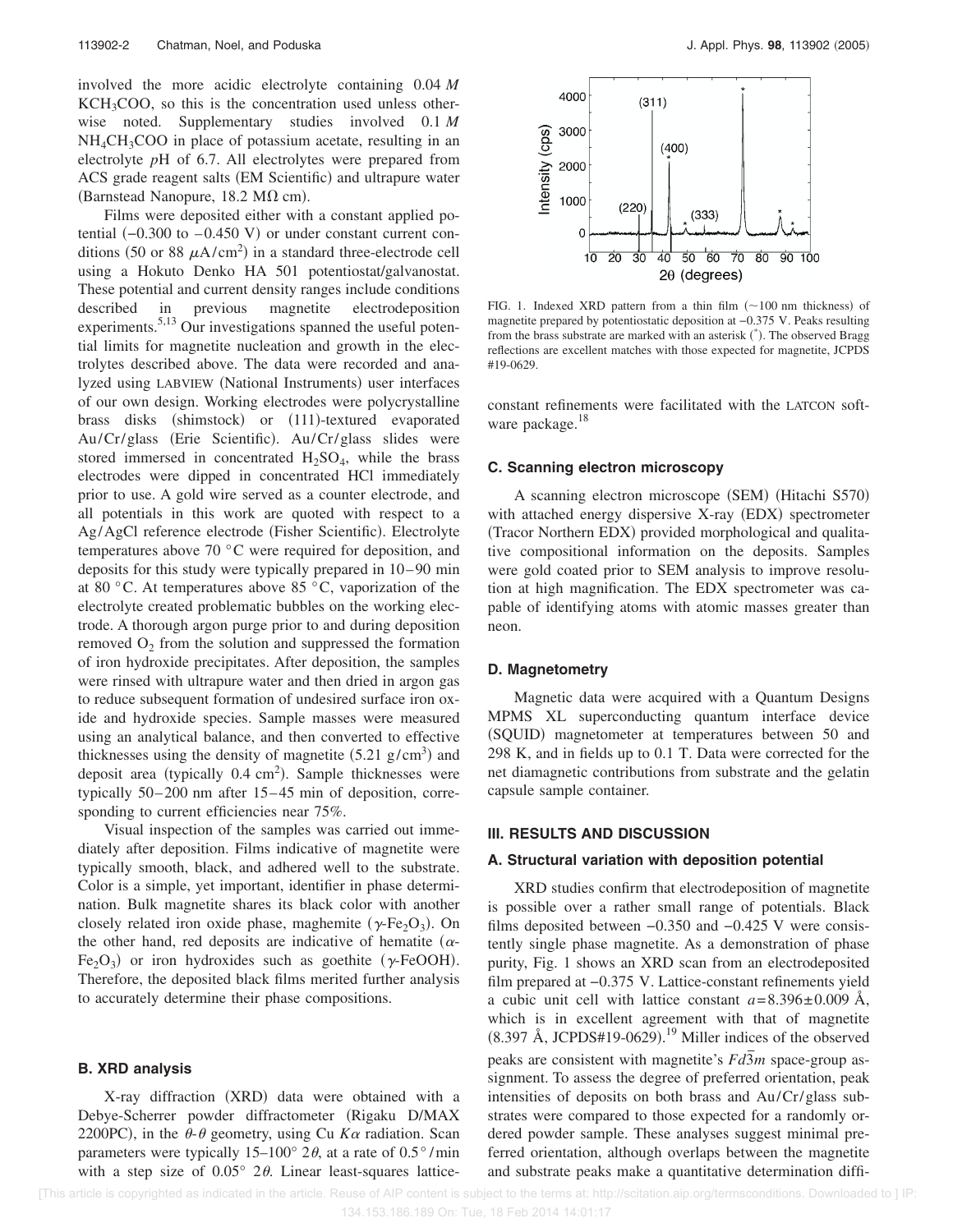

FIG. 2. Linear sweep voltammograms at  $1 \text{ mV/s}$  reveal features in the current vs applied potential profile for samples deposited using (a) 0.04 and (b) 1.0 *M* potassium acetate. Section I indicates the potential range where no deposits are formed, section II indicates the region where magnetite deposition occurs, and section III indicates the region where goethite forms.

cult. EDX analyses confirmed the presence of iron in all samples, and no evidence of other metals, aside from substrate elements, was present.

Black films synthesized at more positive potentials tended to yield a secondary phase. Careful analysis of latticeconstant refinements showed that samples deposited between −0.325 and −0.300 V were typically comprised of two cubic materials, with lattice constants  $a = 8.396 \pm 0.009$  Å and  $a = 8.360 \pm 0.009$  Å. These correlate with the cubic lattice constants of magnetite  $(8.397 \text{ Å})$  and maghemite  $(8.339 \text{ Å})$ , respectively.<sup>19</sup> Since all Fe ions in maghemite are in a  $3+$ oxidation state, while magnetite has a mixture of  $Fe<sup>2+</sup>$  and  $Fe<sup>3+</sup>$  ions, it is reasonable to expect that the more oxidized material (maghemite) would form at more positive (oxidizing) deposition potentials.

Figure 2(a) indicates the limits of magnetite formation, as confirmed by XRD, for the electrolyte containing 0.04 *M* acetate. This positive (linear) sweep voltammogram, for a 1 mV/s sweep rate, spans the relevant region of applied potential  $(-0.550$  to  $-0.100$  V). The large cathodic current at potentials more negative than −0.540 V is a result of hydrogen evolution. Since visible deposits form only at applied potentials more positive than −0.425 V, hydrogen evolution does not compete or interfere with iron oxide formation. At potentials more positive than −0.300 V, reddish deposits characteristic of the iron oxide hydroxides  $\gamma$ -FeOOH (goethite) prevailed. This region of the voltammogram displays a substantially noisier current trace, which is consistent with the fact that both maghemite and goethite have a much lower electrical conductivity than magnetite. These potential limits for magnetite electrodeposition do not show any significant variation among deposits on either brass or gold substrates.



FIG. 3. Applied deposition potential vs time for a sample prepared galvanostatically at 50  $\mu$ A/cm<sup>2</sup>. Within the first 15 s of deposition, the applied potential stabilizes to a potential at which magnetite is electrodeposited, and no significant variation in potential is observed over 15– 90 min of deposition.

However, these limits do shift with changes in electrolyte composition, as shown in Fig. 2(b) and discussed below.

Magnetite can also form under constant current (galvanostatic) deposition conditions. XRD data suggest that magnetite forms when current densities are between 50 and 88  $\mu$ A/cm<sup>2</sup>. Figure 3 highlights the fact that the applied voltage varies over time for a galvanostatic deposition at 50  $\mu$ A/cm<sup>2</sup>. After a short initial period (10–20 s) at more positive potentials, the applied potential stabilizes to a value at which magnetite forms.

Pourbaix diagrams, which are plots of calculated ion and solid-phase stabilities as a function of applied potential and  $p$ H, indicate that for the iron-water system at 25  $\degree$ C, magnetite is stable from −0.500 to − 0.300 V *vs* Ag/AgCl in *p*H ranges of 5.5–8.5.20 Despite the higher temperatures and the complexing agents used in this work, the Pourbaix diagram calculations coincide well with the region of magnetite formation we report.

#### **B. Microstructural characterization**

SEM yielded information on deposit homogeneity, crystallite morphologies, and grain sizes in the iron oxide electrodeposits. At all potentials and current densities, angular octahedral crystallites were the dominant morphology, as shown in Fig. 4. This shape indicates the crystal growth that occurs more slowly along the  $\langle 111 \rangle$  direction. For shorter deposition times, octahedral crystallites appear to grow separately, while with longer deposition times, larger polycrystal-



FIG. 4. Scanning electron micrographs show angular crystallites in deposits synthesized both galvanostatically (a), at 50  $\mu$ A/cm<sup>2</sup>, and potentiostatically (b), at -0.375 V.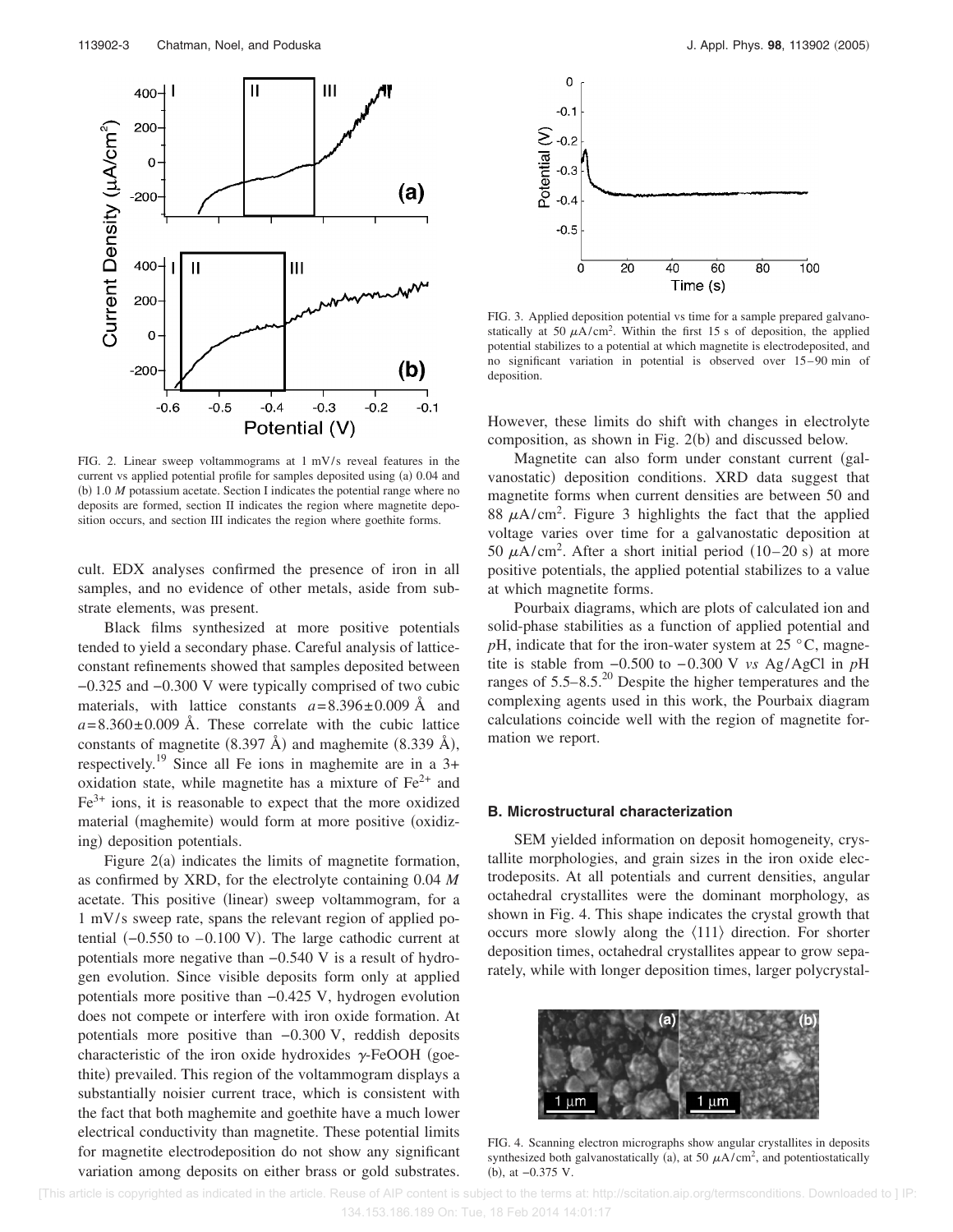line conglomerates tend to form. Deposit morphologies were typically quite consistent across the entire (7 mm diameter) sample.

By examining the broadening of XRD peaks, we were also able to determine a mean crystallite size using the Scherrer formula,

$$
t = \frac{0.9\lambda}{B\cos\theta_B},\tag{2}
$$

wherein  $t$  is the crystallite size,  $\lambda$  is the radiation wavelength, *B* is the width of a diffraction peak at half maximum, and  $\theta_B$ is half the  $2\theta$  value of said peak.<sup>21</sup> Using this kind of analysis, instrumental broadening could lead to an underestimation of crystallite sizes. However, the agreement between SEM micrographs and the calculated crystallites sizes  $(\approx 50 - 150 \text{ nm})$  suggests that the instrumental broadening is not a significant factor in the observed peak widths.

Few other reports of electrodeposited magnetite films exist, and those that describe deposits on polycrystalline substrates do not comment extensively on crystallite size or habit. Zhang *et al.*<sup>22</sup> report the square grains in deposits prepared on polycrystalline substrates from electrolytes containing FeSO<sub>4</sub> and NH<sub>4</sub>CH<sub>3</sub>COO using 1 kHz alternating electric fields. Using a dc electric field in FeCl<sub>2</sub> and a *p*H-adjusting solution of ammonia, Nishimura *et al.*<sup>12</sup> also synthesized magnetite on polycrystalline substrates, observing changes in roughness depending on the ammonia concentration. More recent reports from Nikiforov *et al.*<sup>13</sup> demonstrate that high-quality epitaxial magnetite deposits form on low index planes of gold single crystals, including triangular crystallites on Au(111). Peulon *et al.*<sup>14</sup> have also observed octahedral crystallites of magnetite electrodeposited on polycrystalline gold substrates from electrolytes containing NaCl,  $FeCl<sub>2</sub>$ , and 1-methyl-imidazole.

#### **C. Effect of electrolyte composition**

The concentration of ammonium ions in the electrolyte impacts magnetite formation. With a sixfold increase in the ammonium concentration, yielding a ratio of  $0.12 M NH<sub>4</sub>$  to  $0.01M$  Fe ( $pH = 6.7$ ), no magnetite deposits formed. Goethite  $(\gamma$ -FeOOH) formed at potentials more positive than −0.275 V while no deposit formed at more negative potentials. However, eliminating all ammonium from solution, using FeSO<sub>4</sub>.7H<sub>2</sub>O instead of Fe(SO<sub>4</sub>)<sub>2</sub>(NH<sub>4</sub>)<sub>2</sub>.6H<sub>2</sub>O (electrolyte  $pH = 6.97$ ), was not detrimental to magnetite formation.

Since our findings do not appear to be related solely to changes in electrolyte *p*H, it is interesting to compare with other studies of magnetite deposition in the presence of ammonium ions. Nishimura *et al.* investigated the effect of ammonia concentrations on magnetite electrodeposition under potentiostatic conditions in a flow-through cell using  $FeCl<sub>2</sub>$ as the Fe<sup>2+</sup> source and NH<sub>3</sub> as a  $p$ H-adjusting solution.<sup>12</sup> They report a maximum deposition rate for a  $NH<sub>3</sub>$  concentration of 14.8 *mM*, and they attribute the decrease in the deposition rate of magnetite at higher  $NH<sub>3</sub>$  concentrations to the onset of iron hydroxide precipitation at *p*H values greater than 6.9. In contrast, we do not observe precipitates, but



FIG. 5. Scanning electron micrographs show that rounded, columnar crystallites appear in deposits synthesized potentiostatically, in this case at −0.425 V, from electrolytes with higher acetate concentrations 1.0– 2.0 *M*-.

rather the deposition of a different iron oxide phase for higher ammonium concentrations near 1.0 *M*.

Acetate ion concentration also plays an important role in magnetite electrodeposition. Increasing the acetate concentration to 1.0*M* caused a shift in the deposition potential range to more negative values, shown in Fig. 2(b), as expected from the increased basicity of the electrolyte *p*H = 8.25). Additionally, the potential range over which black deposits formed expanded to −0.375 to − 0.575 V. These deposits were visually comparable to those synthesized with 0.04 *M* acetate, but grew much faster. For example, a 10 min deposition with 1.0 *M* acetate yielded a similar thickness to a 30 min deposit with 0.04 *M* acetate (both  $\sim$  100 nm thick), each prepared at an overpotential of 0.23 V, relative to the *p*H-dependent Nernst reversible potential for the oxidation of Fe<sup>2+</sup> to Fe<sup>3+</sup> (-0.63 V *vs* Ag/AgCl at 25 °C and 1 atm). A further increase in the acetate concentration to 2 *M* resulted in a small  $p$ H difference  $(pH=8.5)$ , as well as a decreased potential window for magnetite deposition  $(0.425$  to  $-0.525$  V). Again, these deposits appeared similar to those from electrolytes with lower acetate concentrations, and grew at a rate comparable to those formed from electrolytes with 1 *M* acetate over the whole deposition potential range. Crystalline deposits containing a mixture of maghemite and magnetite were synthesized between −0.425 and −0.500 V.

Electrolytes with higher acetate  $(1.0-2.0 \text{ M})$  concentrations enable magnetite deposition at temperatures as low as 60 °C, but often with poorer crystallinity according to the XRD data. Additionally, different deposit morphologies appeared, including rounded columnar features, as shown in Fig. 5. With either 1.0 *M* or 2.0 *M* acetate, as with lower acetate concentrations, goethite formed readily at more positive potentials, while no deposits formed at more negative potentials.

#### **D. Magnetic hysteresis**

Figure 6 shows the representative hysteresis loops for electrodeposited magnetite, obtained at 298 K with a maximum applied field of 1000 Oe in the plane of the film. The most obvious differences among hysteresis loops are the magnitudes of the coercivities and loop squareness. There was no appreciable difference between the perpendicular and in-plane hysteresis loop data, either in the magnetic coercivity values or the saturation magnetizations. This suggests that our polycrystalline samples, with thicknesses in the 100 nm range, are bulklike and display no significant influence from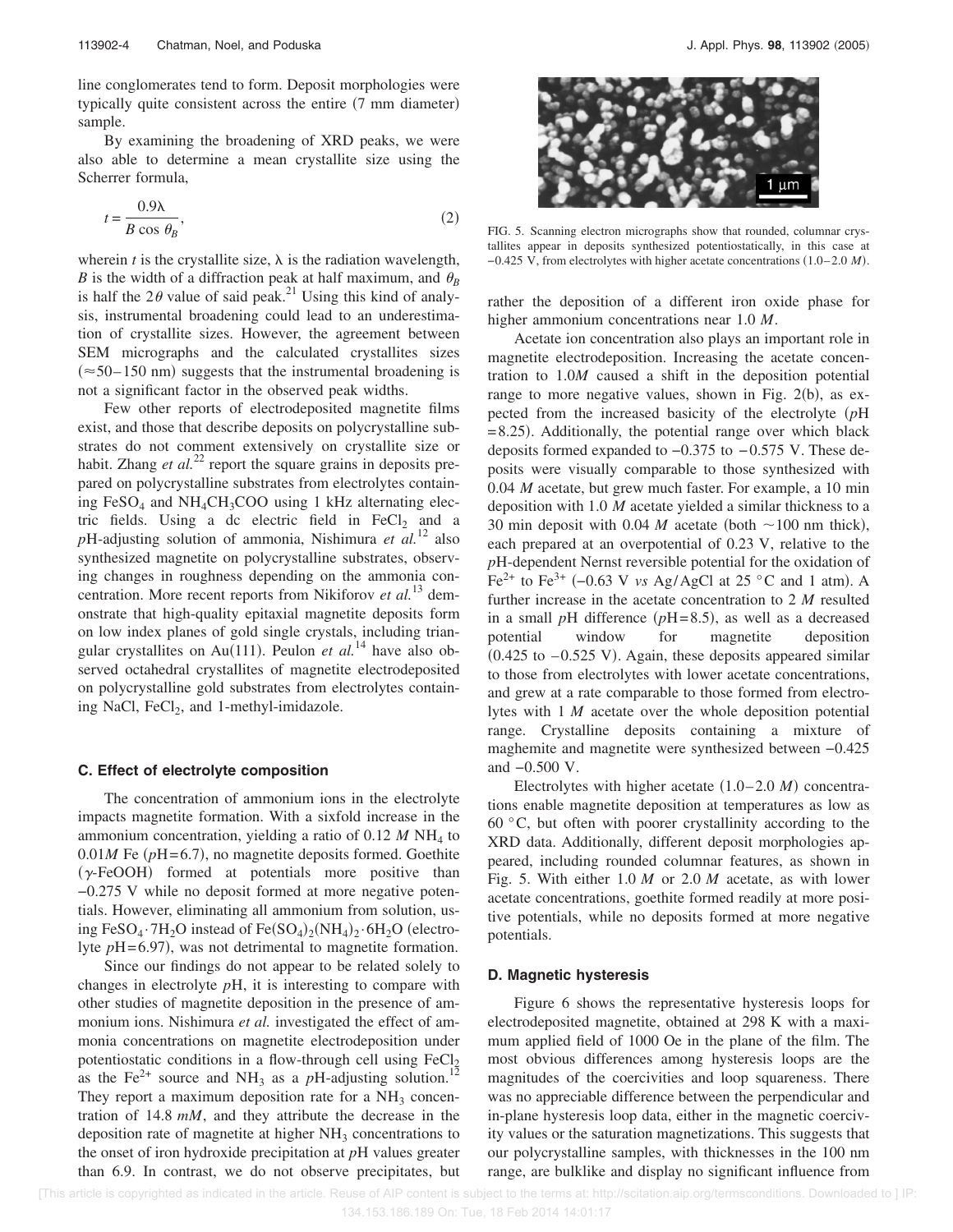

FIG. 6. Representative hysteresis loops obtained from potentiostatically deposited samples at  $-0.325$  V (a),  $-0.350$  V (b), and  $-0.425$  V (c). The square loops in (a) and (b) are from the deposits prepared from electrolytes with  $0.04$   $M$  acetate, while the round loop in (c) is from a deposit prepared from an electrolyte containing 2 *M* acetate.

the substrate. This is consistent with the fact that deposits did not exhibit substrate-dependent crystallite morphologies, crystallite orientations, or magnetic coercivities. The magnitude of the coercivities we report here are comparable to those reported by Zhang *et al.* for magnetite electrodeposited under alternating current conditions. $^{22}$ 

Other aspects of the magnetic measurements show definitive characteristics of  $Fe<sub>3</sub>O<sub>4</sub>$ . A broad Verwey transition near 115 K was observed in the temperature-dependent magnetization, consistent with the previous studies of thin magnetite films prepared by other methods.<sup>7</sup> Additionally, saturation magnetization values for single-phase deposits are consistent with the theoretical value of 92 emu/g for bulk magnetite. Multiphase samples prepared at more positive potentials exhibited consistently lower magnetization per mass, as would be expected because the secondary phases, such as  $\gamma$ -FeOOH and  $\gamma$ -Fe<sub>2</sub>O<sub>3</sub>, have a volume magnetization that is lower than that of magnetite.

Our magnetic coercivity data, shown in Fig. 7, suggest a strong correlation between more positive deposition potentials and larger coercivities. To compare deposits prepared from electrolytes with different *p*H values, we express all deposition potentials as overpotentials relative to the



FIG. 7. Magnetic coercivity plotted as a function of overpotential shows a strong trend of increasing coercivity with increasing underpotential. All coercivity data were obtained with a field applied in the in-plane orientation. The overpotentials are calculated relative to the *p*H-dependent Nernst reversible potential for oxidation of  $Fe(II)$  to  $Fe(III)$ .

*p*H-dependent Nernst reversible potential for the oxidation of  $Fe<sup>2+</sup>$  to Fe<sup>3+</sup>. Empirically, this pH dependence translates into a shift of +59 mV with each decreasing *p*H unit.

It is interesting to note that deposits prepared from electrolytes with high  $(1.0-2.0 \text{ M})$  acetate concentrations, and thus more basic *p*H values, exhibit coercivity values comparable to those from electrolytes with lower acetate concentrations. The primary difference in the magnetic response of such deposits is that their hysteresis loops are substantially less square than those prepared with 0.04 *M* acetate. As shown in Fig.  $6(c)$ , the remanent magnetization for these deposits is typically  $\leq 0.4 M_s$ , and the saturation magnetization is greater than 1000 Oe.

Preliminary direct investigations of domain structure in our electrodeposited magnetite crystallites using magnetic force microscopy (Asylum Research MFP-3D with CoCrcoated Si cantilevers) have proven difficult due to abrupt and dramatic height variations between the large polycrystallites and the smaller single crystallites. While evidence of multiple domains in larger crystallites was apparent from these initial investigations, further studies would benefit from a more uniform distribution of crystallite sizes.

#### **IV. CONCLUSIONS**

Given the dramatic difference in crystallite shape between the low and high acetate deposits, it is not surprising to see different magnetic responses. Coercivity is strongly affected by grain size and shape, as it is governed by how readily domains can reorient (or how readily domain walls can move) in the presence of an applied magnetic field. For magnetite, crystallites below 80 nm in size are typically comprised of a single magnetic domain, showing large coercivities and large remanent magnetizations, while larger crystallites tend to accommodate multiple domains, yielding smaller coercivities and smaller remanent magnetizations.<sup>23</sup> The magnetite deposits in this study, however, show small coercivities but large remanent magnetizations, which puts them in the category of pseudo-single-domain materials. This behavior is typically observed in magnetite with crystallite sizes ranging from 100 nm to 20  $\mu$ m,<sup>23</sup> as they are in our deposits. This pseudo-single-domain classification is also reasonable given that SEM images from low acetate deposits show evidence of both larger polycrystallites (typically 500-1000 nm in diameter) and smaller single crystallites in our magnetite deposits (typically 50–150 nm in diameter). The rounded, columnar deposits from electrolytes with high acetate concentrations were less crystalline, according to XRD data, and exhibited more rounded hysteresis loops typical of samples containing multidomain crystallites. Since crystallite sizes were comparable to those in deposits from low acetate electrolytes (both  $\sim$ 100 nm), it appears that crystallite size alone does not determine the magnetic domain structure of our magnetite crystallites. Instead, our results show that varying the concentration of acetate in the electrolyte can be used to create either multidomain or pseudo-single-domain magnetite crystallites. This has implications for using electrodeposited  $Fe<sub>3</sub>O<sub>4</sub>$  thin films for magnetic or magnetoresistive device applications.

 [This article is copyrighted as indicated in the article. Reuse of AIP content is subject to the terms at: http://scitation.aip.org/termsconditions. Downloaded to ] IP: 134.153.186.189 On: Tue, 18 Feb 2014 14:01:17